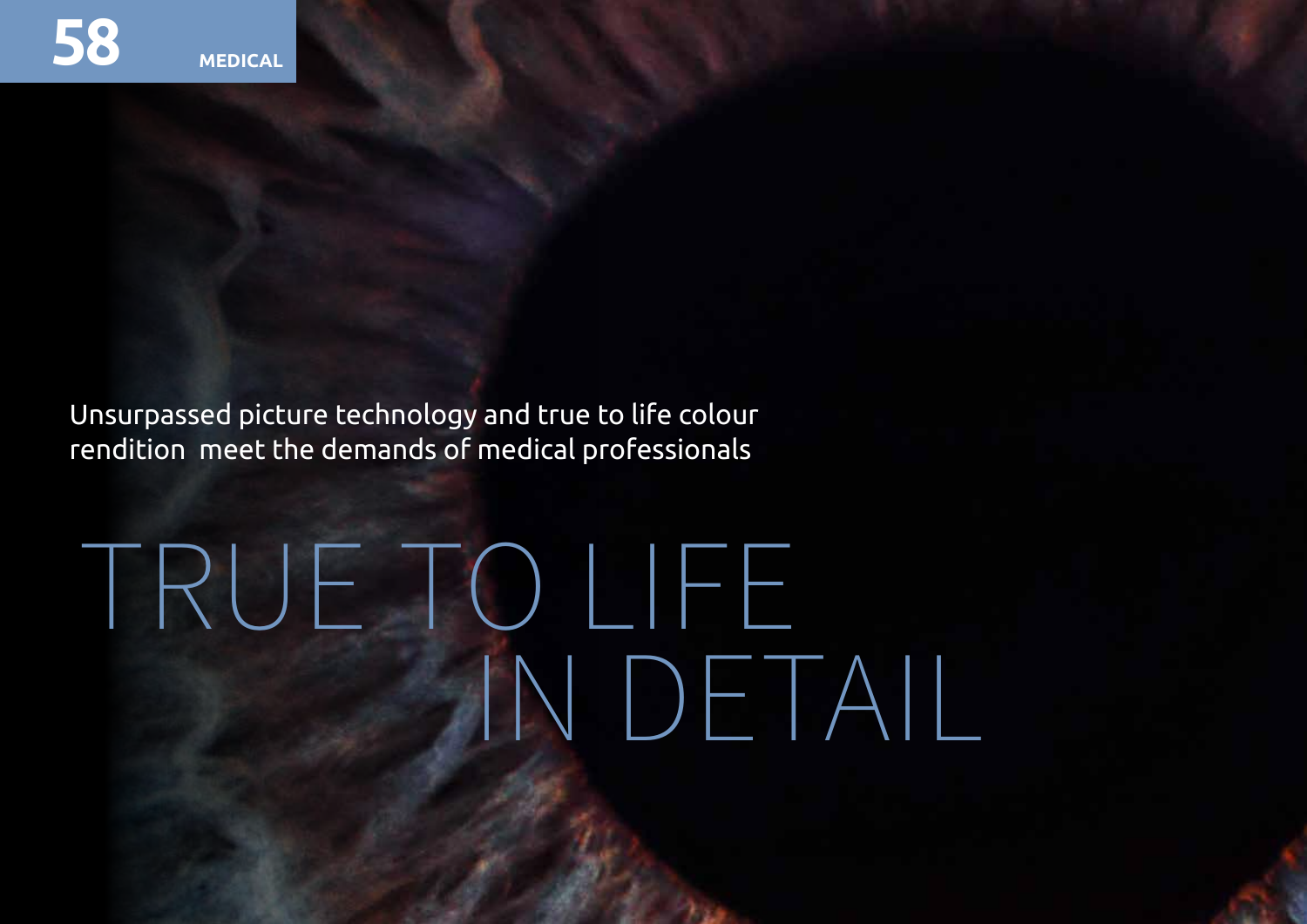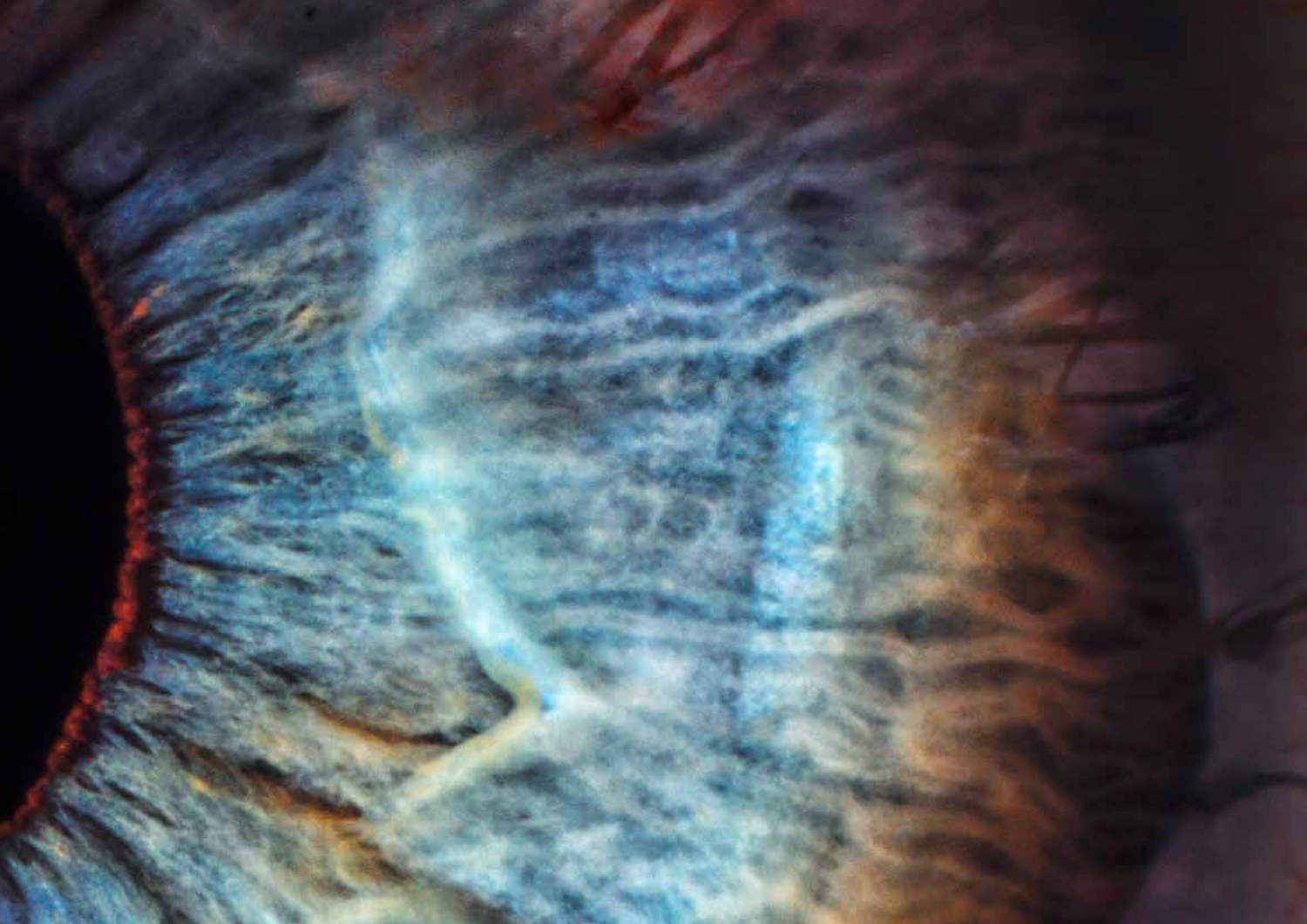**MEDICAL**

**60**

### MKC-210HD 1CMOS Full-HD Medical Grade Ultra Compact Camera



The MKC-210HD employs 2.1Mega pixel Full-HD 1/3-inch CMOS sensor to provide 900 lines of high definition video images, and the optimal video quality required for high-end medical video systems.



*Recording Board CCU Mainboard Camera Head*

RELATED ITEMS:



MICROSCOPE ADAPTORS WITH C-MOUNT CMA-100HD | CVA-300RI | CFA-200

IP BOARD | RECORDING BOARD DUAL FOOT PEDAL | MDR-600HD



- n 1 Chip CMOS progressive Image
- $1/3$ -inch Full-HD (1920 $\times$ 1080)
- **N** FPGA based
- **n** High Resolution: Horizontal 900 TV Lines, S/N50dB
- $\blacksquare$  High Sensitivity: F7 at 2000 lx
- **Ultra Compact Camera Head:** W31xD31xD36mm
- $\blacksquare$  Excellent Operability for Use in the Medical Field
- **NOEM Possibility**

| RATINGS / PERFORMANCE        |                    |                                                                      |  |  |
|------------------------------|--------------------|----------------------------------------------------------------------|--|--|
| <b>Scanning System</b>       |                    | 1920 x 1080 50/59.94 Progressive                                     |  |  |
| <b>Image Sensor</b>          |                    | 1/3-inch CMOS                                                        |  |  |
| <b>Lens Mount</b>            |                    | C-mount                                                              |  |  |
| <b>Limiting Resolution</b>   |                    | More than 900 TVL                                                    |  |  |
| <b>Sensitivity</b>           |                    | 2000 lx F7/3200°K                                                    |  |  |
| <b>S/N Ratio</b>             |                    | 50 dB (Gamma / Detail OFF)                                           |  |  |
| <b>GAIN</b>                  |                    | Up to 18dB                                                           |  |  |
| <b>Output Signals</b>        | <b>HDTV</b>        | HD-SDI BNC 2ch                                                       |  |  |
|                              |                    | DVI (1920 $\times$ 1080 i/p) 1 ch (2 <sup>nd</sup> Output as Option) |  |  |
|                              | <b>SDTV</b>        | Composite (VBS) BNC 1 ch                                             |  |  |
|                              |                    | S-Video S-Terminal 1 ch                                              |  |  |
|                              | <b>IP Ethernet</b> | RJ45 1 ch (Option)                                                   |  |  |
| <b>SD Card Interface</b>     |                    | Available (IP Ethernet Option Board)                                 |  |  |
| Camera Cable                 |                    | 5 m or 10 m single (selectable depending on the Compositing)         |  |  |
| <b>DC Iris Control</b>       |                    | Available (from CCU)                                                 |  |  |
| <b>External Control</b>      |                    | RS-232C 1 ch                                                         |  |  |
| <b>Operating Temperature</b> |                    | $0^{\circ}$ C to +40 $^{\circ}$ C                                    |  |  |
| <b>Power Requirement</b>     |                    | $DC 12V \pm 10\%$                                                    |  |  |
| Weight                       |                    | Camera Head: 60 g; CCU: 1.1 kg                                       |  |  |
| <b>Dimensions</b>            |                    | Camera Head: W 31 x H 31 x D 36 mm; CCU: W 170 x H 58 x D 200 mm     |  |  |
|                              |                    |                                                                      |  |  |

**Ikegami**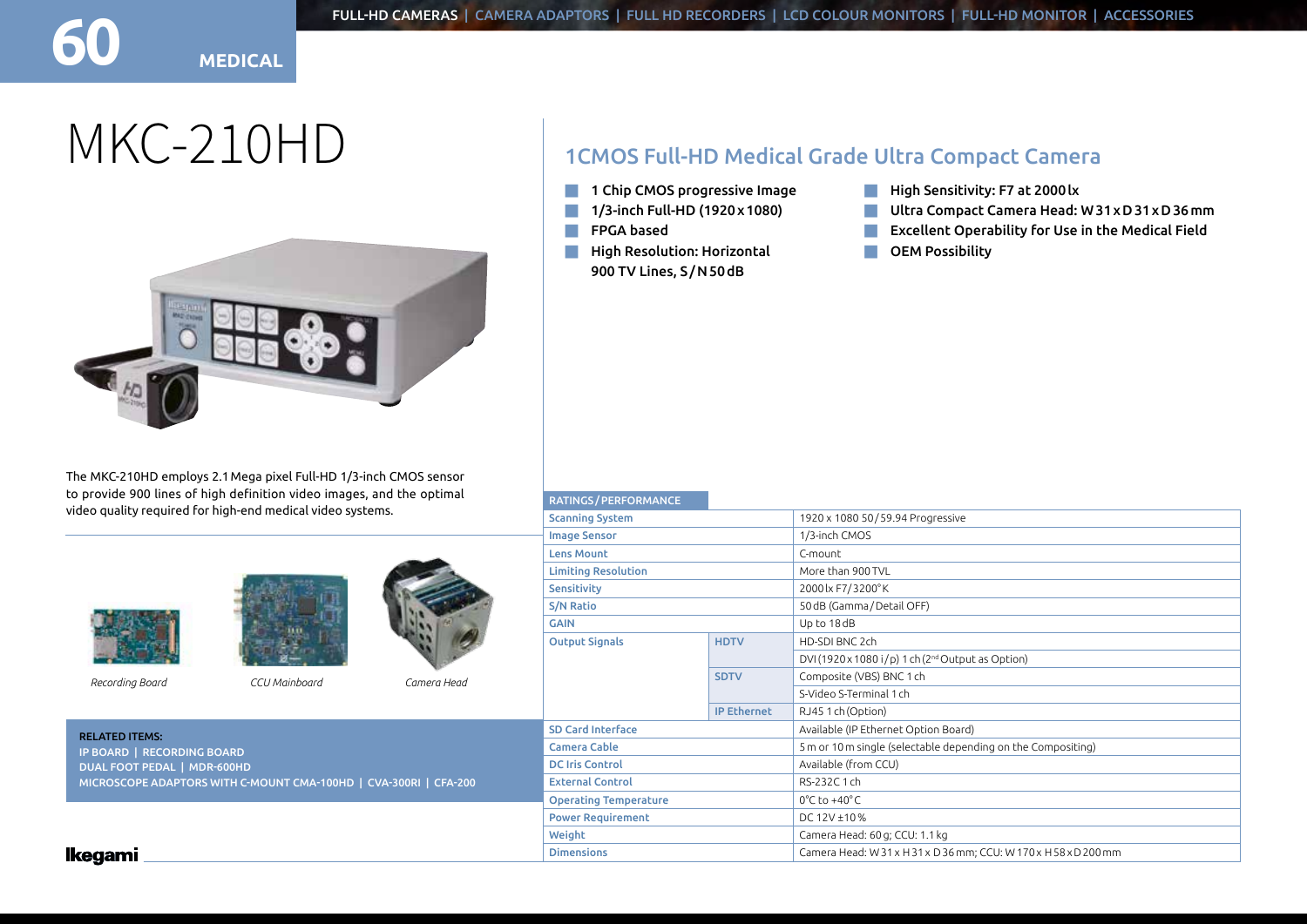### MKC-310HD 3CMOS Full-HD Medical Grade Camera



The MKC-310HD employs 3x 2.1Mega pixel Full-HD 1/3-inch CMOS Sensor to provide 1000 lines of high definition video images through 3G-SDI output interface, coupled with High Sensitivity performance of F10/2000 lux providing the optimal video quality required for special applications.



*Recording Board*

*CCU Mainboard 3CMOS Camera Head*





*1CMOS Camera Head*

- **n** 3 Chip CMOS progressive Image Sensor
- $1/3$ -inch Full-HD (1920 $\times$ 1080)
- **N** FPGA based
- $\blacksquare$  High Resolution: Horizontal 1000 TV lines, S/N 54dB
- $\blacksquare$  High Sensitivity: F10 at 2000 lx
- **N** Ultra Compact Camera Head:
- W34 x H40 x D40 mm
- Digital output: 3G HD-SDI 1080P
- **NOEM Possibility**

| RATINGS/PERFORMANCE          |                    |                                                                      |  |  |  |
|------------------------------|--------------------|----------------------------------------------------------------------|--|--|--|
| <b>Scanning System</b>       |                    | 1920 x 1080 50/59.94 Progressive                                     |  |  |  |
| <b>Image Sensor</b>          |                    | 1/3-inch 3 CMOS                                                      |  |  |  |
| <b>Lens Mount</b>            |                    | C-mount                                                              |  |  |  |
| <b>Limiting Resolution</b>   |                    | 1000 TV Lines                                                        |  |  |  |
| <b>Sensitivity</b>           |                    | 2000 lx F10 / 3200°K                                                 |  |  |  |
| <b>S/N Ratio</b>             |                    | 54 dB (Gamma / Detail OFF)                                           |  |  |  |
| <b>GAIN</b>                  |                    | 0 dB, +6 dB, +12 dB, +18 dB, +24 dB, +30 dB                          |  |  |  |
| <b>Output Signals</b>        | <b>HDTV</b>        | 3G/HD-SDI BNC 2 ch                                                   |  |  |  |
|                              |                    | DVI (1920 $\times$ 1080 i/p) 1 ch (2 <sup>nd</sup> Output as Option) |  |  |  |
|                              |                    | Genlock BNC 1 ch, Sync Output BNC 1 ch                               |  |  |  |
|                              | <b>SDTV</b>        | Composite (VBS) BNC 1 ch                                             |  |  |  |
|                              |                    | S-Video S-Terminal 1 ch                                              |  |  |  |
|                              | <b>IP Ethernet</b> | RJ45 1 ch (Option)                                                   |  |  |  |
| <b>SD card Interface</b>     |                    | Available (IP Ethernet Option Board)                                 |  |  |  |
| Camera Cable                 |                    | 5 m or 7 m single (selectable depending on the Compositing)          |  |  |  |
| <b>DC Iris Control</b>       |                    | Available (from CCU)                                                 |  |  |  |
| <b>External Control</b>      |                    | RS-232C 1 ch                                                         |  |  |  |
| <b>Operating Temperature</b> |                    | $0^{\circ}$ C to +40 $^{\circ}$ C                                    |  |  |  |
| <b>Power Requirement</b>     |                    | $DC.12V + 10%$                                                       |  |  |  |
| Weight                       |                    | Camera Head: 100 g; CCU: 1.1 kg                                      |  |  |  |
| <b>Dimensions</b>            |                    | Camera Head: W34 x H40 x D40 mm, CCU: W170 x H58 x D200 mm           |  |  |  |
|                              |                    |                                                                      |  |  |  |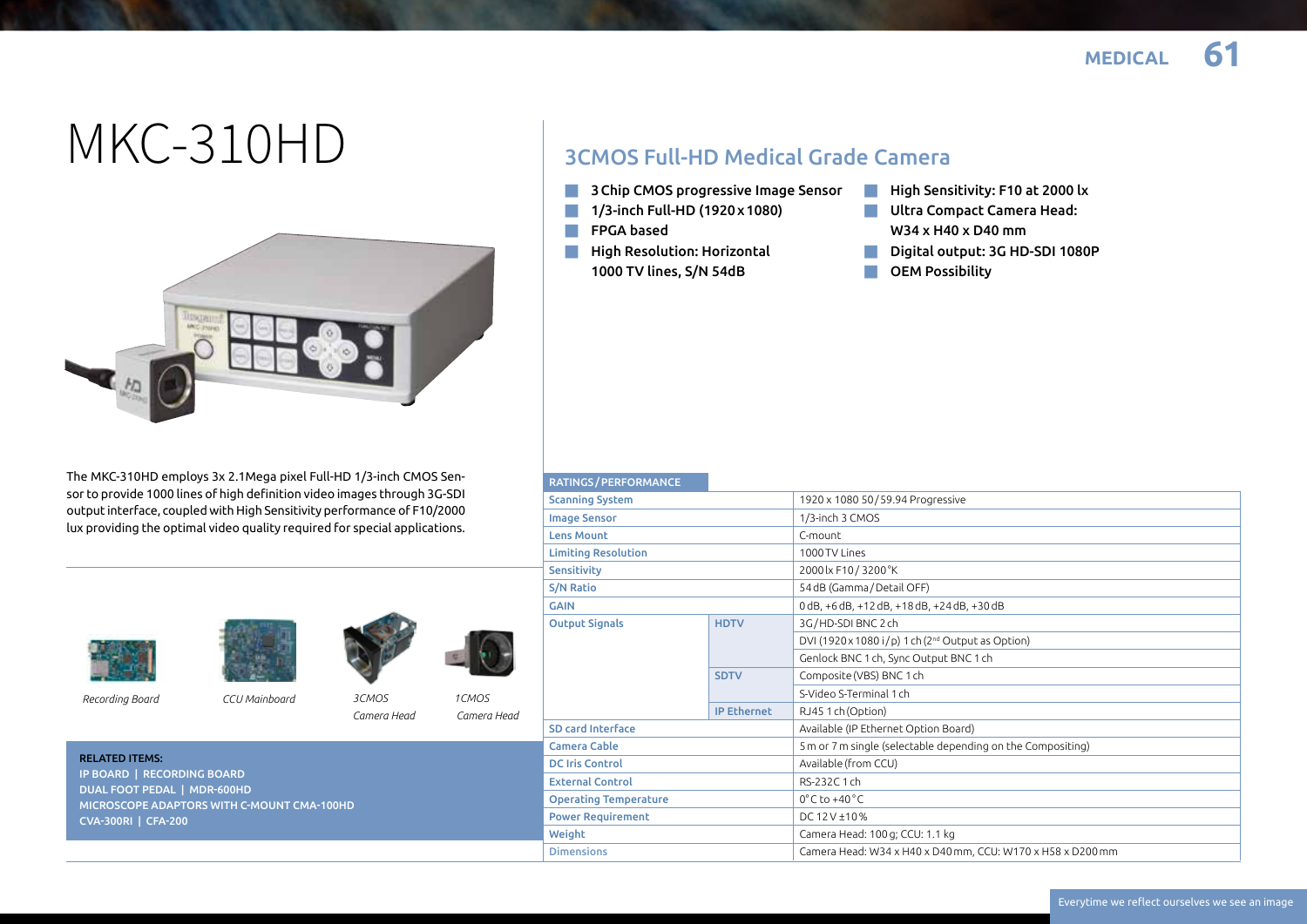**62 MEDICAL**

### **NEW** MKC-700HD



### High Definition Medical Image and Video Recorder

- $\blacksquare$  High quality image
- $\blacksquare$  High sensitivity
- **n** Indocyanine Green (ICG) mode
- $\blacksquare$  Full-HD 1920 x 1080 video and
	- still Image Recording
- **FTP Server Function for Downloading the File**
- **Scene Files**
- Flip and Turn Function
- $\blacksquare$  Anti-biotic Coating

Ikegami has developed a new high-end medical grade camera which is used for surgical microscope, shadowless lamp, including the operative field camera system. It has a progressive scan Full-HD 3CMOS that can take advantage of a variety of medical situations.



RELATED ITEMS: DUAL FOOT PEDAL | MDR-600HD MICROSCOPE ADAPTORS WITH C-MOUNT CMA-100HD | CVA-300RI | CFA-200

**Ikegami** 

| RATINGS / PERFORMANCE        |                    |                                                            |  |  |
|------------------------------|--------------------|------------------------------------------------------------|--|--|
| <b>Scanning System</b>       |                    | 1920 x 1080 50/59.94 Progressive                           |  |  |
| Image sensor                 |                    | 1/3-inch CMOS                                              |  |  |
| <b>Lens Mount</b>            |                    | C-mount                                                    |  |  |
| <b>Limiting Resolution</b>   |                    | 1000TV Lines                                               |  |  |
| <b>Sensitivity</b>           |                    | 2000 lx F7/3200°K                                          |  |  |
| S/N                          |                    | 56 dB (Gamma/Detail OFF)                                   |  |  |
| <b>GAIN</b>                  |                    | Up to 18dB                                                 |  |  |
| <b>Output signal</b>         | <b>HDTV</b>        | HD-SDI BNC 2ch                                             |  |  |
|                              |                    | DVI(1920x1080 i/p) 1ch                                     |  |  |
|                              | <b>SDTV</b>        | Composite (VBS) BNC 1ch                                    |  |  |
|                              |                    | S-Video S-terminal 1ch                                     |  |  |
|                              | <b>IP Ethernet</b> | R.J45 1ch                                                  |  |  |
| <b>SD</b> card interface     |                    | Available (IP Ethernet option board)                       |  |  |
| Camera cable                 |                    | 5m or 10m single (selectable depending on the compositing) |  |  |
| <b>DC Iris Control</b>       |                    | Available (from CCU)                                       |  |  |
| <b>External Control</b>      |                    | RS-232C 1ch                                                |  |  |
| <b>Operating Temperature</b> |                    | $0^{\circ}$ C to +40 $^{\circ}$ C                          |  |  |
| <b>Power Requirement</b>     |                    | DC 12V ±10%                                                |  |  |
| Weight                       |                    | Camera Head: less than 100g; CCU: less than 3kg            |  |  |
| <b>Dimensions</b>            |                    | Camera Head: W34 x W40 x D40 mm; CCU W210 x H80 x D270 mm  |  |  |
|                              |                    |                                                            |  |  |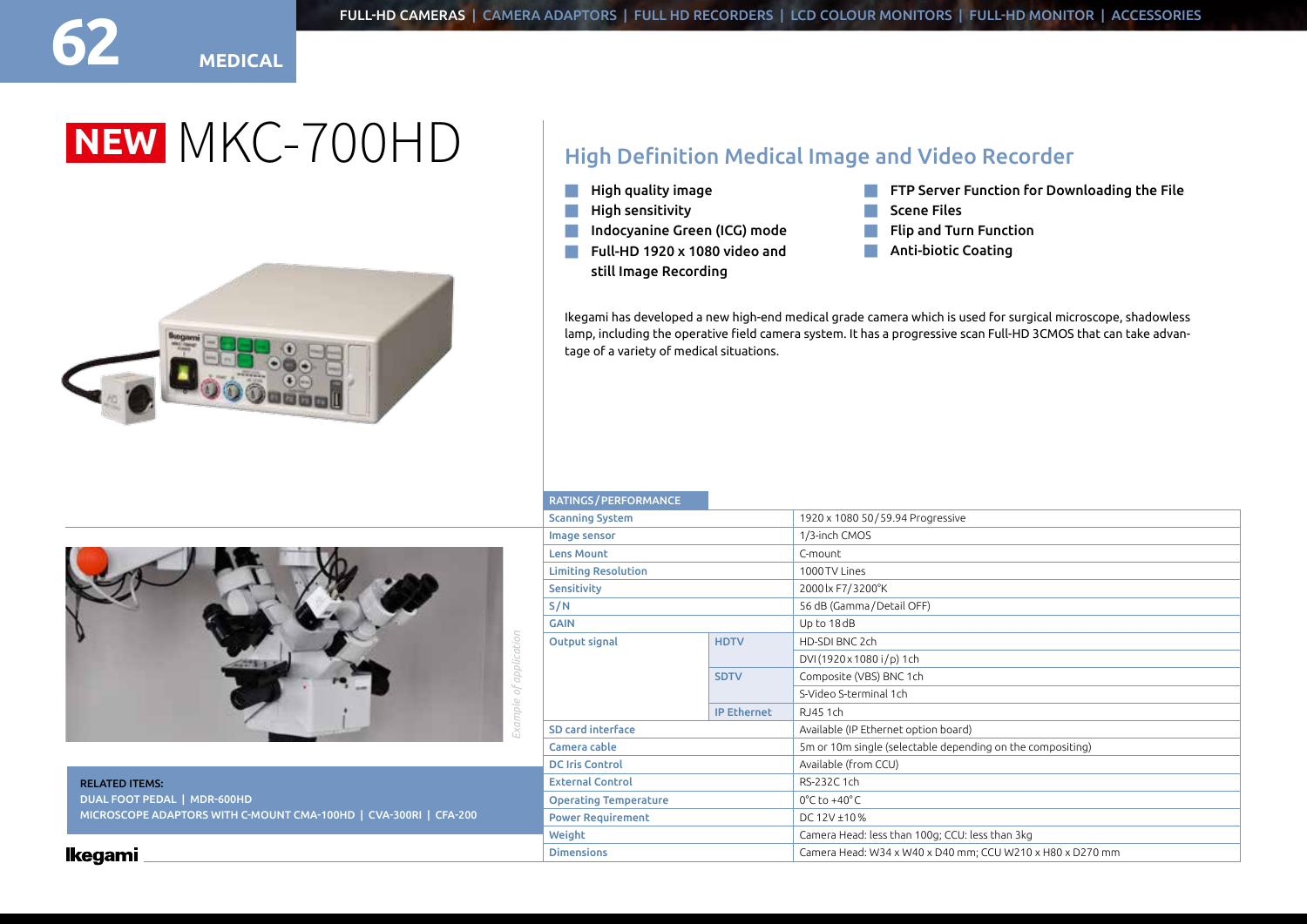MKC-300HD 3CMOS Full-HD Medical Grade Camera **NEW**



- **n** 3CMOS progressive Image Sensor
- $1/3$ -inch Full-HD (1920 $\times$ 1080)
- $\blacksquare$  High Resolution: Horizontal 1000TV Lines, S/N54dB
- $\blacksquare$  High Sensitivity: F10 at 2000 lx
- **N** Ultra Compact Camera Head:
- W34xH40xD40mm
- Digital Output: 3G HD-SDI 1080P

The MKC-300HD employs 3x 2.1 Megapixel Full-HD 1/3-inch CMOS Sensor to provide 1000 lines of high definition video images, coupled with High Sensitivity performance of F10/2000 lx providing the optimal video quality required for high-end medical video systems. Signal processing circuitry achieves a high Signalto-Noise Ratio of 54dB. Video signal processing is done in the same signal process ASIC as Ikegami's HDTV broadcast cameras to constantly achieve the same high level of quality and reliability.



RELATED ITEMS: DUAL FOOT PEDAL | MDR-600HD MICROSCOPE ADAPTORS WITH C-MOUNT CMA-100HD | CVA-300RI | CFA-200

| RATINGS / PERFORMANCE        |             |                                                                                      |  |  |  |
|------------------------------|-------------|--------------------------------------------------------------------------------------|--|--|--|
| <b>Scanning System</b>       |             | 1920 x 1080 50/59.94 Progressive                                                     |  |  |  |
| <b>Image Sensor</b>          |             | 1/3-inch 3CMOS                                                                       |  |  |  |
| <b>Lens Mount</b>            |             | C-mount                                                                              |  |  |  |
| <b>Camera Output</b>         |             | 2:1 interlace 1080 lines 50/59.94 fields<br>or progressive 720 lines 50/59.94 frames |  |  |  |
| <b>Limiting Resolution</b>   |             | Horizontal: 1000 TV Lines                                                            |  |  |  |
| <b>Sensitivity</b>           |             | F10/2000lx/3200°K or better                                                          |  |  |  |
| <b>S/N Ratio</b>             |             | 54 dB (Gamma / Detail off, Y signal)                                                 |  |  |  |
| <b>GAIN</b>                  |             | 0dB, +6dB, +12dB, +18dB, +24dB, +30dB                                                |  |  |  |
| <b>Output Signals</b>        | <b>HDTV</b> | HD-SDI BNC 2 ch                                                                      |  |  |  |
|                              |             | Analogue Y, Pb, Pr/RGB D-Sub 1 ch                                                    |  |  |  |
|                              |             | DVI (1920 x 1080 i /p) 1 ch                                                          |  |  |  |
|                              | <b>SDTV</b> | Composite (VBS), BNC 1 ch                                                            |  |  |  |
|                              |             | S-Video S-Terminal 1 ch                                                              |  |  |  |
|                              |             | RGB/Y, Cb, Cr D-Sub 1 ch                                                             |  |  |  |
| <b>USB Interface</b>         |             | USB 2.0 2 lines (Front / Rear) for Still Picture Capture                             |  |  |  |
| Camera Cable                 |             | 5 m or 10 m single, 10 m Extension Cable (maximum length 15 m)                       |  |  |  |
| <b>DC Iris Control</b>       |             | Available (from Camera Head)                                                         |  |  |  |
| <b>Operating Temperature</b> |             | $0^{\circ}$ C to +40 $^{\circ}$ C                                                    |  |  |  |
| <b>Power Requirement</b>     |             | $AC100V - 240V + 10%$                                                                |  |  |  |
| Weight                       |             | Camera Head: 100 g or less; CCU: 2500 g or less                                      |  |  |  |
| <b>Dimensions</b>            |             | Camera Head: W34xH40xD40mm; CCU: W210xH80xD300mm                                     |  |  |  |
|                              |             |                                                                                      |  |  |  |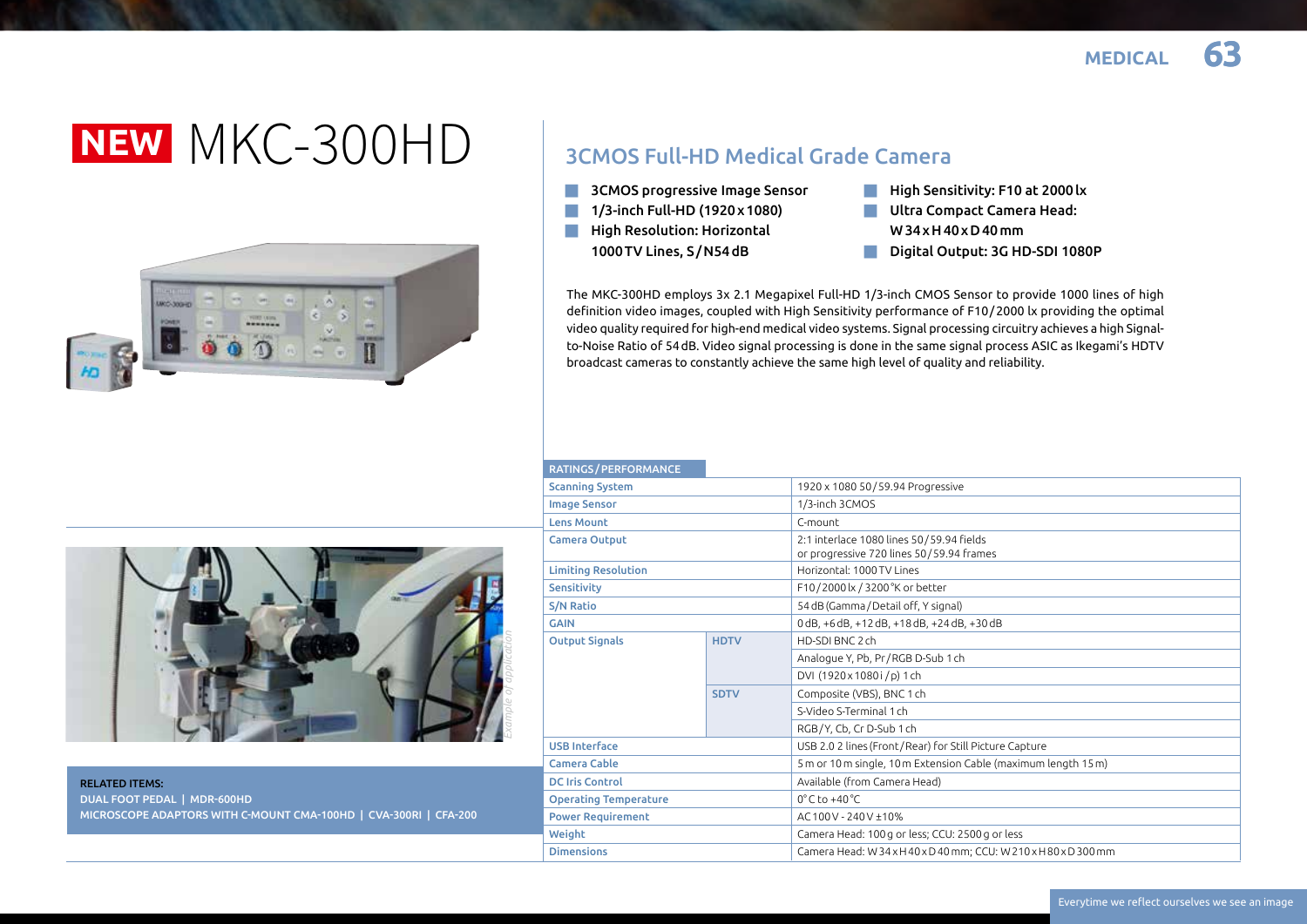# CVA-300RI/CFA-200 CMA-100HD





*CVA-300RI*









### Surgery Microscope Adaptor for MKC Cameras

- $\blacksquare$  High Resolution
- $\blacksquare$  Bright Optics
- $\blacksquare$  Auto Iris Control
- Remote Focus Control Unit

Ikegami has developed a new surgery microscope Adaptor, CVA-300R and CFA-200, for HDTV Camera. They equip cameras with Auto iris function and they perform deeper focal length with Ikegami HDTV Cameras.

| RATINGS/PERFORMANCE      |                                                                                                              |                             |                                       |
|--------------------------|--------------------------------------------------------------------------------------------------------------|-----------------------------|---------------------------------------|
| <b>LCD Diagonal Size</b> | CVA-300RI                                                                                                    | CFA-200                     | <b>CMA-100HD</b>                      |
| Suitable sensor size     | $1/3$ -inch                                                                                                  |                             |                                       |
| <b>Lens Mount</b>        | C-mount                                                                                                      |                             |                                       |
| <b>Focal length</b>      | $f = 45-59$ mm (Vari-focal)                                                                                  | $f=45$ mm type / 59 mm type | Fixed (f=55mm)                        |
| <b>Iris Power</b>        | DC12V±10%; less than 120 mA                                                                                  | DC12V ±10%, less than 120mA | N/A                                   |
| <b>Focus</b>             | Remote Focus                                                                                                 | Manual Focus                | Manual Focus                          |
| <b>Dimensions</b>        | Adaptor: W132xH107xD 53<br>Focus Remote Box: W 65 x H 135 x D 245 mm<br>(Knobs, Connectors are not included) | Adaptor: W132xH107xD 53     | Adaptor: W 57.5 x H 55.5<br>$xD36$ mm |
| Weight                   | Adaptor: less than 600 g<br>Focus Remote Box: less than 200 g                                                | Less than 600 g             | Less than 185q                        |

#### Surgery Microscope Adaptor for MKC Cameras (Economy Model)

It equips the manual iris and focus control with the fixed focal length but still keeps the optical resolution for Full-HD format.

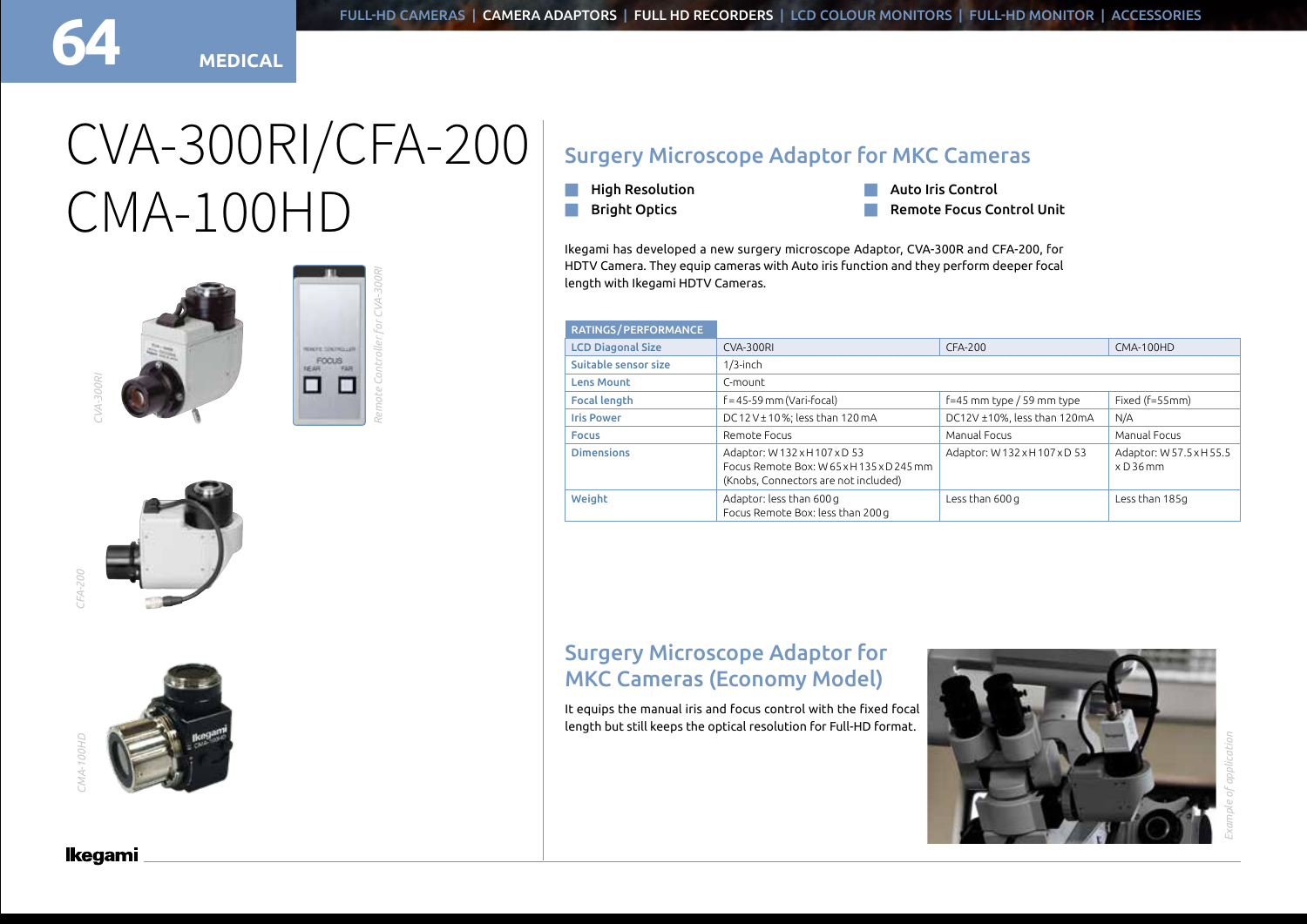### **NEW** MDR-600HD



Various type of video signals (SD & HD) can be recorded by simple operation. Reliable simultaneous recording and playback feature on Internal HDD or External USB-device is also available.

#### **Optional Units:**





*Barcodereader Remote Controller USB Cardreader Foot Switch*

### High Definition Medical Image and Video Recorder

- Full-HD 1920  $\times$  1080 Video and
	- Still Image Recording
- $\blacksquare$  Multi-Interface
- **N** Built-in LCD Monitor
- **N** Various Search Feature
- n Image Data Transfer
- Back-up Power for Momentary Stop

| RATINGS/PERFORMANCE                   |                                                    |                                                                      |  |  |  |
|---------------------------------------|----------------------------------------------------|----------------------------------------------------------------------|--|--|--|
| Internal                              | 2.5-inch HDD (Data Capacity 450 GByte)             |                                                                      |  |  |  |
| <b>External</b>                       | USB Drive (Flash Memory or HDD)                    |                                                                      |  |  |  |
| <b>Display</b>                        | 3.5-inch, Full Colour LCD                          |                                                                      |  |  |  |
| <b>Input Signals / Output Signals</b> |                                                    |                                                                      |  |  |  |
| Video                                 | Composite                                          | $1.0$ Vp-p $75$ $\Omega$                                             |  |  |  |
|                                       | S-Video                                            | 1.0 Vp-p $75\Omega$ luminance Signal                                 |  |  |  |
|                                       | NTSC                                               | $0.286$ Vp-p 75 $\Omega$ chrominance Signal                          |  |  |  |
|                                       | PAL                                                | 0.3 Vp-p $75\Omega$ chrominance Signal                               |  |  |  |
|                                       | <b>SD</b>                                          | SD-SDI NTSC (480 i), PAL (576 i)                                     |  |  |  |
|                                       | <b>HD-SDI</b>                                      | 1080p, 1080i, 720p                                                   |  |  |  |
|                                       | DVI-D                                              | 640 x 480 - 1920 x 1200 (1920 x 1200 will be reduced to 1728 x 1080) |  |  |  |
| Audio                                 |                                                    | - 8 dBs 10 kΩ or more, unbalance SDI Video Input Terminal            |  |  |  |
| LAN                                   | RJ45 (100 Base-TX/1000 Base-T)                     |                                                                      |  |  |  |
| USB-A                                 | Recording x 2 (Front USB 2.0)                      |                                                                      |  |  |  |
| USB-B                                 |                                                    | For PC Connection x 1 (Rear USB 2.0)                                 |  |  |  |
| Remote                                | 2.5-inch Mini-Jack                                 |                                                                      |  |  |  |
| <b>Contact Switch</b>                 | 3.5-inch Mini-Jack, Video x 1, Photo x 1           |                                                                      |  |  |  |
| <b>USB Drive</b>                      | Flash Memory or HDD                                |                                                                      |  |  |  |
| <b>Format</b>                         | FAT32                                              |                                                                      |  |  |  |
| Still Image                           | <b>JPEG</b>                                        |                                                                      |  |  |  |
| <b>Video Compression</b>              | MPEG-4 AVC/H.264                                   |                                                                      |  |  |  |
| <b>File Format</b>                    | mov                                                |                                                                      |  |  |  |
| <b>Recording Time</b>                 | 90 hours. Internal HDD: 500GB, EQ: Economy Quality |                                                                      |  |  |  |
| <b>Compression</b>                    | <b>LPCM</b>                                        |                                                                      |  |  |  |
| Sampling Freg.                        | 48 KHz                                             |                                                                      |  |  |  |
| <b>Quantifying Bit Number</b>         | 16-Bit                                             |                                                                      |  |  |  |
| Power                                 | AC100V - 240V ±10% 50/60Hz 0.62A - 0.35A           |                                                                      |  |  |  |
| <b>Operating Environment</b>          | Temperature                                        | 5°F to 40°F (32°F to 104°F)                                          |  |  |  |
|                                       | Humidity                                           | 5% to 80% RH (non-condensing)                                        |  |  |  |
| <b>Dimension</b>                      |                                                    | 210.5 W x 88.5 H x 235 D mm (incl. rubber foot)                      |  |  |  |
| Weight                                | 2.6 kg (5.7 lbs)                                   |                                                                      |  |  |  |
| <b>Accessories</b>                    | Power Cord x 1 Instruction Manual (with Warranty)  |                                                                      |  |  |  |
|                                       |                                                    |                                                                      |  |  |  |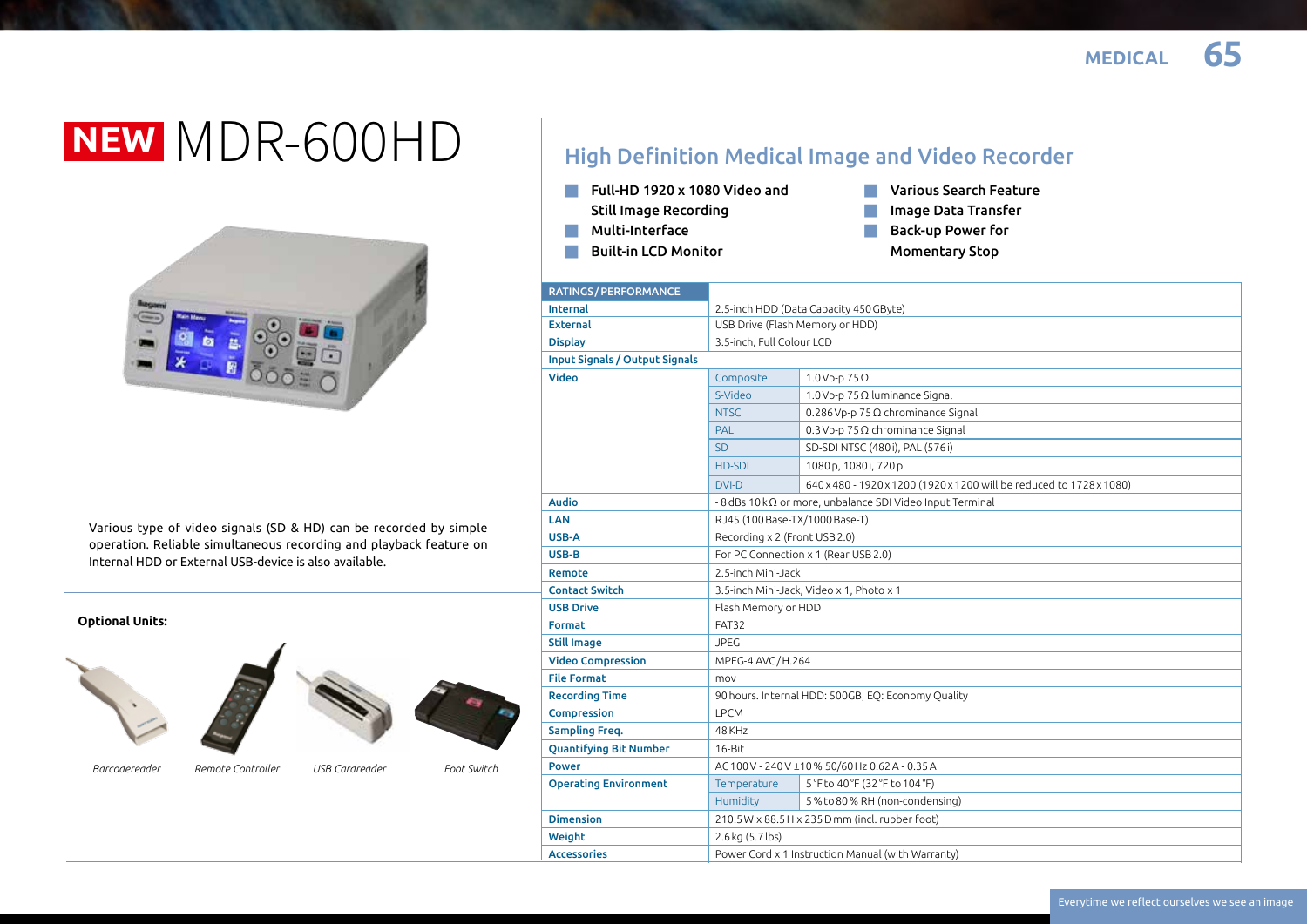**MEDICAL**

**66**

### MLW-3225C/-3D



MLW-3200C series are large Widescreen 32-inch LCD Monitors with the high resolution 1920 (H) x 1080 (V) Full-HD LCD Panel, 1Billion colour graduation (10-bit x 3-Colour) and wide angle of 178 degrees. MLW-3225C-3D is the latest development for surgical operation 3D monitoring systems

#### 32-inch HDTV/SDTV Multi-Format LCD Colour Monitor / 32-inch 3D HDTV/SDTV Multi-Format LCD Colour Monitor

- $\blacksquare$  Fully compliant with medical safety directives
- **High Resolution, True Colour Displays**
- 32-inch Widescreen Full-HD LCD Panels 1920(H)x1080(V)Pixel
- Jaggy-less I/P Conversion Process
- n Multiple Input and Format Capabilities
- Various Gamma Characteristics
- **Display Power Management Function**
- n Anti-Reflection Hard Coat Screen
- Dual Display Function
- **Naximum 30 Meters Length** of DVI-D Cable available
- $\blacksquare$  Strong, rugged construction, but light in weight

*Bottom connectors of MLW-3225C/-3D*

#### **MLW-3225C-3D Additional Features**

- Passive 3D with Xpol®Polarization Filter
- **No Built-in 3D Composer, Dual Inputs**
- Interface (HD-SDI 2ch)
- $\blacksquare$  Switchable between 2D and 3D

# MLW-2422C/MLW-2425C



The MLW-2400C series are Multi-Format 24-inch LCD Monitors for specialist applications where high quality picture and true colour rendition with wide colour gamut are needed.

### 24-inch HDTV/SDTV Multi-Format LCD Colour Monitor 24-inch HDTV/SDTV Multi-Format Dual Display LCD Colour Monitor

- Fully compliant with medical safety directives
- **N** Wider colour gamut than EBU/AMPTE standard (102% NTSC)
- $\blacksquare$  High Resolution, True Colour Displays (1.06 Billion Colour gradient)
- Very wide view Angle
- Jaggy-less I/P Conversion Process
- n Multiple Input and Format Capabilities
- Various Gamma Characteristics
- Display Power Management Function
- Dual Display Function (MLW-2425C)
- n Maximum 30 meters length of DVI-D cable available
- n Anti-Reflection hard coat Screen

#### RELATED ITEMS:

#### TS-261 DESKTOP STAND | M-RGB3



RELATED ITEMS: TS-321 DESKTOP STAND | M-RGB3

**Ikegami**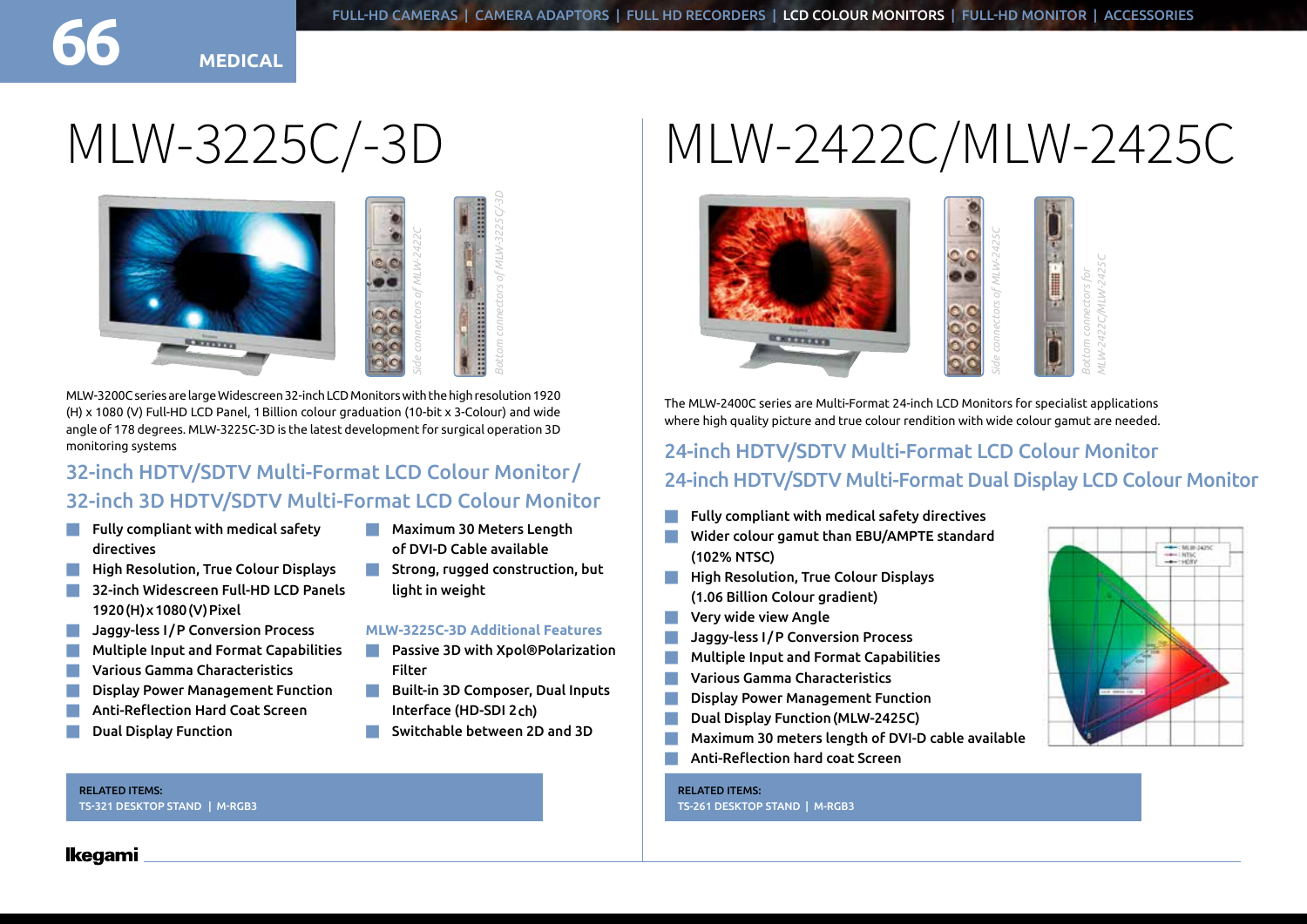### MLW-2623C-DC





MLW-2623C-DC is a large wide screen 26-inch LCD monitor with single input and with high resolution 1920 (H) x 1080 (V) Full HD LCD panel, 1.06 Billion colour graduation (10-Bit x 3-Colour) and wide angle of 178 degrees.

#### 26-inch HDTV/SDTV Multi-Format LCD Colour Monitor

- $\blacksquare$  Fully compliant with medical safety directives
- High Resolution, True Colour Display (1.06 Billion Colour gradient)
- **n** 26-inch Widescreen Full-HD LCD Panel 1920(H)x1080(V)Pixel
- Jaggy-less I/P Conversion Process
- LED black light panel helps saving power
- $\Box$  Up to 8 colour presets can be saved

#### RELATED ITEMS: TS-261 DESKTOP STAND | M-MSDI3

### $\blacksquare$  Max. 30 meters length of

- DVI-D cable available
- **n** Anti-Reflection hard coat Screen

# MLW-2626C-DC





MLW-2626C-DC is a large wide screen 26-inch LCD monitor with dual input and with high resolution 1920 (H) x 1080 (V) Full HD LCD panel, 1.06 Billion colour graduation (10-Bit x 3-Colour) and wide angle of 178 degrees.

#### 26-inch HDTV/SDTV Multi-Format LCD Colour Monitor

- $\blacksquare$  Fully compliant with medical safety directives
- $\blacksquare$  High Resolution, True Colour Display (1.06 Billion Colour gradient)
- n 26-inch Widescreen Full-HD LCD Panel 1920 (H) x 1080 (V) Pixel
- $\blacksquare$  Jaggy-less I/P Conversion Process
- n Multiple Input and Format Capabilities
- Up to 8 colour presets can be saved
- $\blacksquare$  Dual Display Function
- $\blacksquare$  LED black light panel helps saving power
- $\blacksquare$  Maximum 30 meters length of DVI-D cable available
- n Anti-Reflection hard coat Screen
- $\blacksquare$  Strong, rugged construction, but light in weight

RELATED ITEMS: TS-261 DESKTOP STAND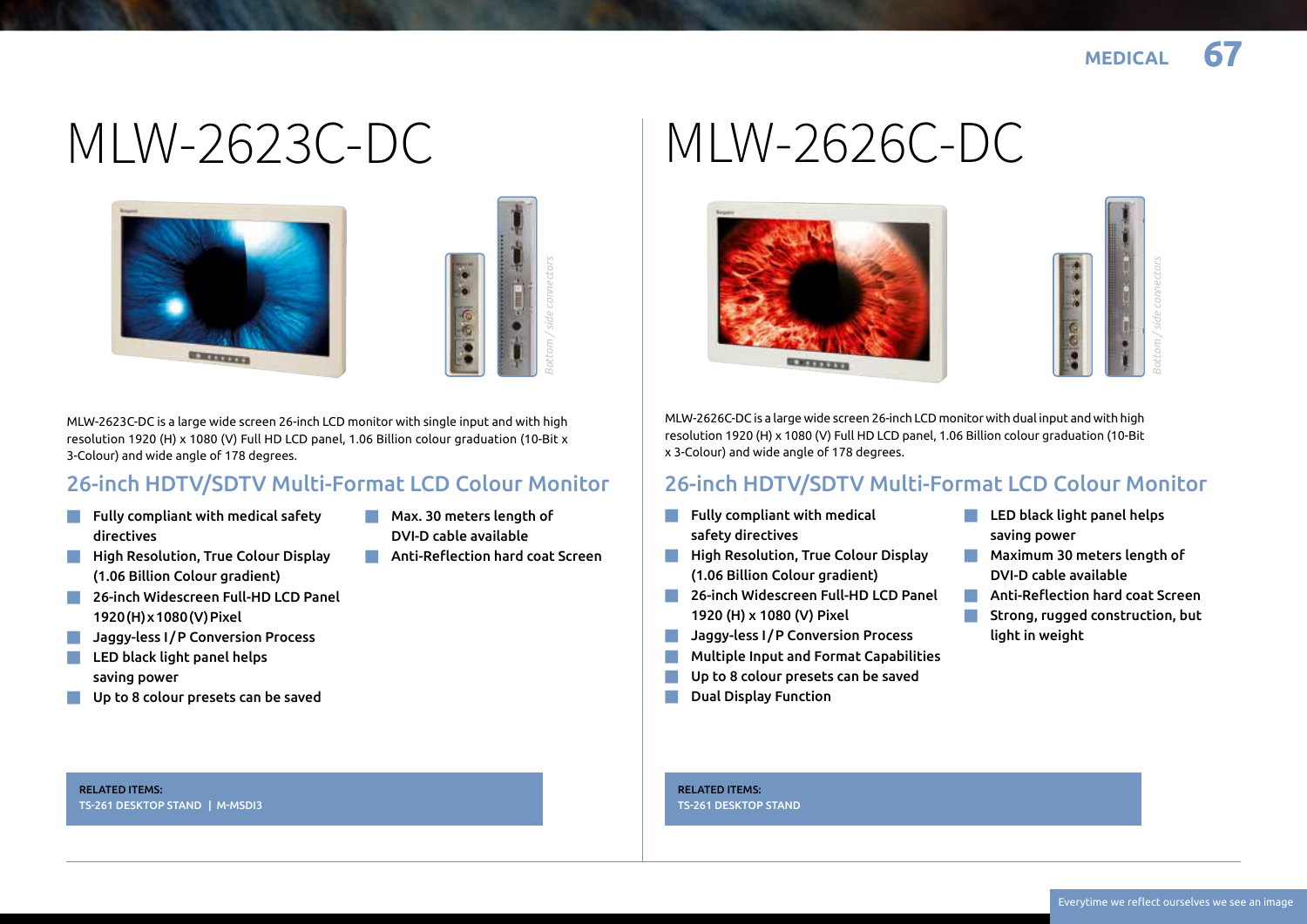

### **PRELIMINARY PRELIMINARY** MLW-2400 SERIES MLW-2600 SERIES



#### MLW-2400 Series

- $\blacksquare$  Fully compliant with medical safety directives
- n New Full Flat design for Front panel
- n New IPS panel with LED backlight
- 1 Billion Full Colour Gradient
- High brightness pictures
- Wider colour space display mode
- Low power consumption





#### MLW-2600 Series

- $\blacksquare$  Fully compliant with medical safety directives
- $\blacksquare$  New Full Flat design for Front
- n New IPS panel with LED backlight
- **n** 1 Billion Full Colour Gradient
- $\blacksquare$  High brightness pictures
- $\blacksquare$  3D display available optionally for multi 3D signal format
- $\blacksquare$  Low power consumption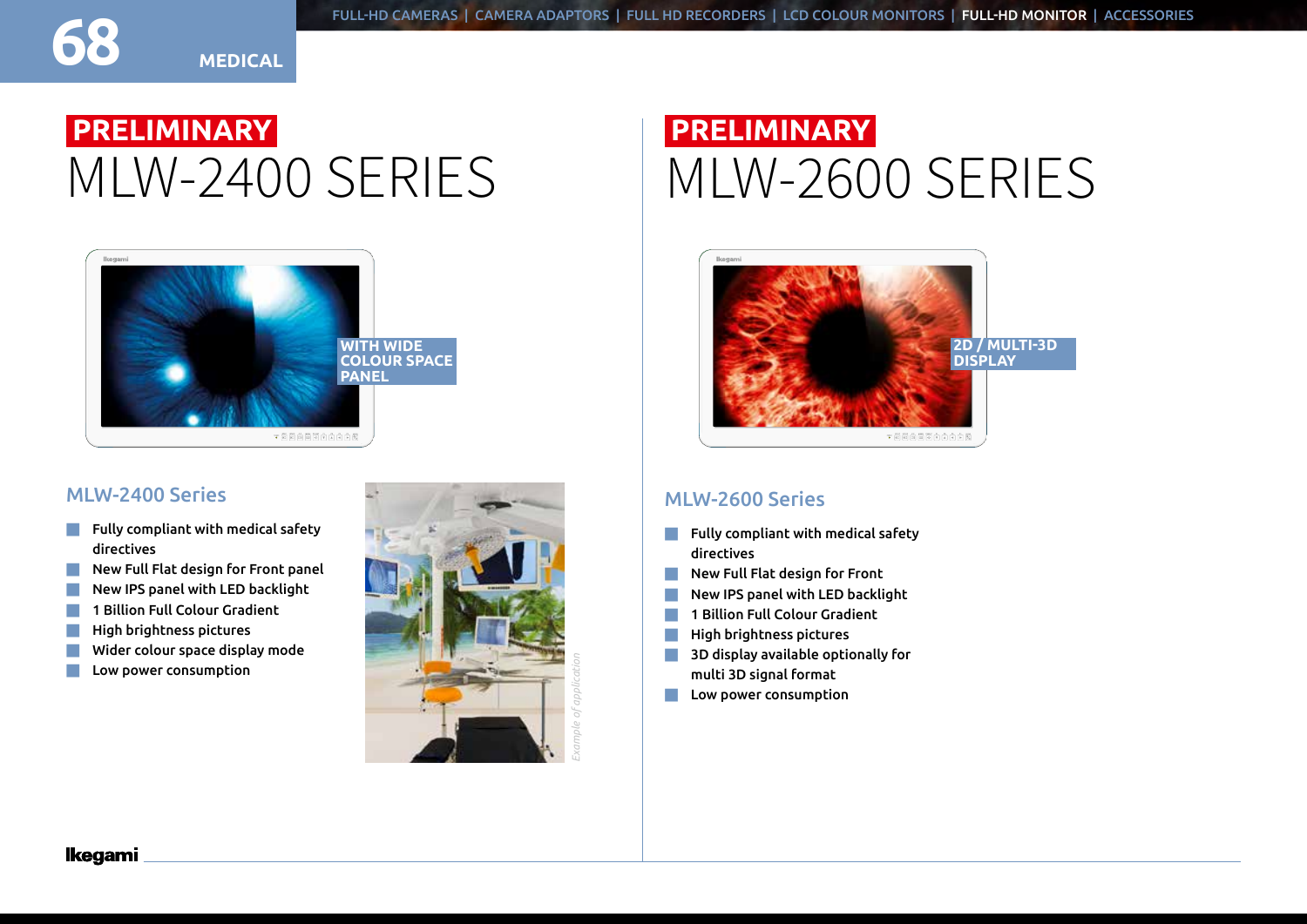### MLM-1581CH





The MLM-1581CH is a Multi-Format 15 -inch LCD Monitor for easy operation with higher performance.

#### 15-inch HDTV/SDTV Multi-Format LCD Colour Monitor

- $\blacksquare$  Fully compliant with medical safety directives
- strong, rugged construction, but light in weight
- $\blacksquare$  High Resolution faithful Colour Reproduction
- **n** High Performance from New Digital Process Engine
- $\blacksquare$  Very wide View Area with High Contrast
- $\blacksquare$  Various Gamma Characteristics
- **n** LSD Protection Panel (Option)

# MLW-2150HD





The MLW-2150HD is a medical grade Full -HD LED Monitor with 3G/HD-SDI and HDMI interface. MLW-2150HD is ideal for HD video monitoring or PC applications. With a VESA interface it can be easily racked, wall-mounted or used as a desktop.

#### 21.5-inch Full-HD 3G Multi-LED Monitor

- $\blacksquare$  Fully compliant with medical safety Directives
- **n** 21.5-inch Full-HD 3G Multi-Format LED Monitor
- $\blacksquare$  High Resolution Display
- $\blacksquare$  Eco-Friendly LED Solution
- **n** 3D Comb-Filter & De-Interlace
- $\blacksquare$  Slim and lightweight Design
- $\blacksquare$  Multi-adjustable Desktop Stand

ALL INCLUSIVE: Desktop Stand LED Backlight All common video inputs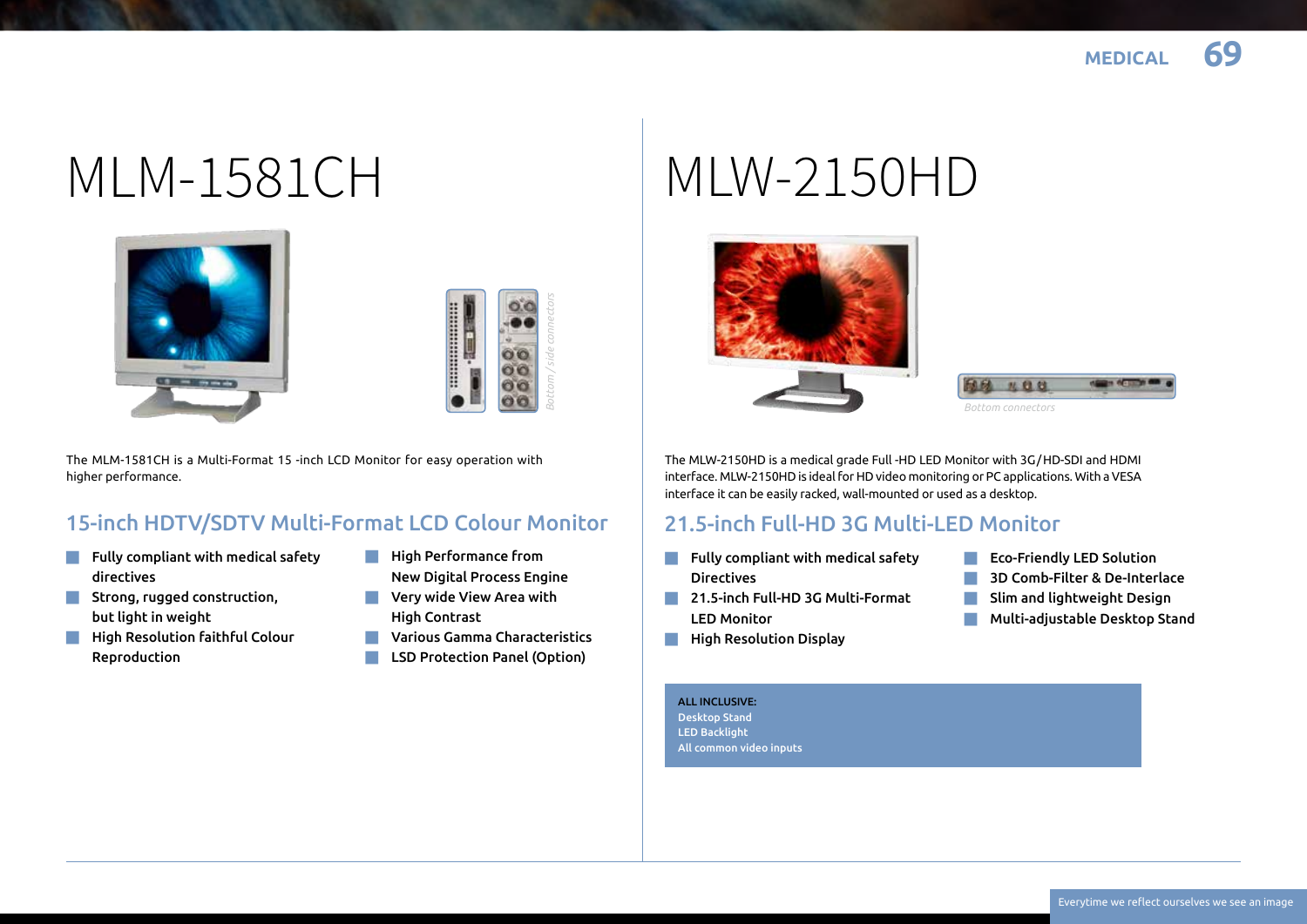### Monitor Comparison Table

|                             | <b>MLW-3225C</b>                                                                                        | <b>MLW-3225C-3D</b>                                                                                     | <b>MLW-2422C</b>                                           | <b>MLW-2425C</b>                                                                                        | <b>MLW-2623C-DC</b>                                                 | <b>MLW-2626C-DC</b>                                                | <b>MLM-1581CH</b>                              | <b>MLW-2150HD</b>                                          |
|-----------------------------|---------------------------------------------------------------------------------------------------------|---------------------------------------------------------------------------------------------------------|------------------------------------------------------------|---------------------------------------------------------------------------------------------------------|---------------------------------------------------------------------|--------------------------------------------------------------------|------------------------------------------------|------------------------------------------------------------|
| <b>LCD Diagonal Size</b>    | 32-inch 698 mm $(H)$ x<br>$393$ mm (V)                                                                  | 32-inch 698 mm (H) $x$<br>393 mm $(V)$                                                                  | 24-inch 518 mm (H) x<br>$324$ mm (V)                       | 24-inch 518 mm $(H)$ x<br>$324$ mm (V)                                                                  | 26-inch 576 mm (H) x<br>$324$ mm (V)                                | 26-inch 576 mm (H) x<br>$324$ mm $(V)$                             | 15-inch 304 mm (H) x<br>$228$ mm (V)           | 21.5-inch 476.64 mm (H) x<br>268.11 mm (V)                 |
|                             | 1920 (H) x 1080 (V) FHD                                                                                 | 1920 (H) x 1080 (V) FHD                                                                                 | 1920 (H) x 1200 (V) 16:10                                  | 1920 (H) x 1200 (V) 16:10                                                                               | 1920 (H) x 1080 (V) FHD                                             | 1920 (H) x 1080 (V) FHD                                            | 1024 (H) x 768 (V) FHD                         | 1920 (H) x 1080 (V) 16:9                                   |
| <b>Brightness</b>           | 500 cd / $m2$                                                                                           | $200 \text{ cd} / \text{m}^2$                                                                           | 400 cd / m <sup>2</sup>                                    | 400 cd / $m2$                                                                                           | 450 cd / m <sup>2</sup>                                             | 450 cd / m <sup>2</sup>                                            | 400 cd / $m^2$                                 | 250 cd / m2                                                |
| <b>Contrast Ratio</b>       | 1300:1                                                                                                  | 1300:1                                                                                                  | 1000:1                                                     | 1000:1                                                                                                  | 1400:1                                                              | 1400:1                                                             | 500:1                                          | 1000:1                                                     |
| <b>View Angle</b>           | $178^\circ$                                                                                             | $178^\circ$                                                                                             | $178^\circ$                                                | $178^\circ$                                                                                             | $178^\circ$                                                         | $178^\circ$                                                        | $178^\circ$                                    | $170^\circ$                                                |
| 3D effect                   | N/A                                                                                                     | Passive 3D (Line-by-Line)<br>with Xpol Polarization<br>Filter                                           | N/A                                                        | N/A                                                                                                     | N/A                                                                 | N/A                                                                | N/A                                            | N/A                                                        |
| 3D                          | N/A                                                                                                     | 2 ch (BNC incl. looping<br>out)                                                                         | N/A                                                        | N/A                                                                                                     | N/A                                                                 | N/A                                                                | N/A                                            | N/A                                                        |
| 3G / HD-SDI                 | 1 ch (BNC incl. looping<br>out), 1.5 G                                                                  | 1 ch (BNC incl. looping<br>out), 1.5 G                                                                  | N/A                                                        | 1 ch (BNC incl. looping<br>o ut), 1.5 G                                                                 | 1 ch Multi-SDI(1.5 G, 3 G)<br>input available as option:<br>M-MSDI3 | 2 ch Multi-SDI (1.5 G, 3 G)                                        | N/A                                            | 1 ch (BNC incl. looping<br>out), 1.5 G, 3 G                |
| <b>DVI-D</b>                | 1 ch (DVI-D)<br>*2nd input available as<br>option: M-RGB3                                               | 1 ch (DVI-D)<br>*2nd input available as<br>option: M-RGB3                                               | 1 ch (DVI-D)                                               | 1 ch (DVI-D)<br>*2nd input available as<br>option: M-RGB3                                               | 1 ch (DVI-D)                                                        | 2 ch (DVI-D)                                                       | 1 ch (DVI-D)                                   | 1 ch (DVI-D)                                               |
| <b>HDMI</b>                 | N/A                                                                                                     | N/A                                                                                                     | N/A                                                        | N/A                                                                                                     | N/A                                                                 | N/A                                                                | N/A                                            | 1 <sub>ch</sub>                                            |
| Composite,<br>Y/C           | 1 ch (BNC, Y/C incl.<br>looping out), NTSC/PAL                                                          | 1 ch (BNC, Y/C incl.<br>looping out), NTSC/PAL                                                          | 1 ch (BNC, Y/C incl.<br>looping out), NTSC/PAL             | 1 ch (BNC, Y/C incl.<br>looping out), NTSC/PAL                                                          | 1 ch Multi-SDI input<br>available as option:<br>M-MSDI3             | 1 ch (BNC, Y/C incl.<br>looping out), NTSC/PAL                     | 1 ch (BNC, Y/C incl.<br>looping out), NTSC/PAL | 1 ch (BNC incl. looping<br>out), NTSC/PAL                  |
| Analogue<br>Component       | 1 ch (BNC incl. looping<br>out), RGB/Y, Pb, Pr<br>*2 <sup>nd</sup> input available as<br>option: M-RGB3 | 1 ch (BNC incl. looping<br>out), RGB/Y, Pb, Pr<br>*2 <sup>nd</sup> input available as<br>option: M-RGB3 | 1 ch (BNC incl. looping<br>out), RGB/Y, Pb, Pr             | 1 ch (BNC incl. looping<br>out), RGB/Y, Pb, Pr<br>*2 <sup>nd</sup> input available as<br>option: M-RGB3 | N/A                                                                 | 1 ch (BNC incl. looping<br>out)                                    | 1 ch (BNC incl. looping<br>out), RGB/Y, Pb, Pr | N/A                                                        |
| PC                          | 1 ch (D-Sub 15 pin),<br>Analogue R, G, B (VGA<br>to WUXGA)*2nd input<br>vailable as option: -RGB3       | 1 ch (D-Sub 15 pin),<br>Analogue R, G, B (VGA to<br>WUXGA)<br>*2nd input available as<br>option: M-RGB3 | 1 ch (D-Sub 15 pin),<br>Analogue R, G, B (VGA to<br>WUXGA) | 1 ch (D-Sub 15 pin),<br>Analogue R, G, B (VGA to<br>WUXGA)<br>*2nd input available as<br>option: M-RGB3 | 1 ch (D-Sub 15 pin),<br>Analogue R, G, B (VGA to<br>WUXGA)          | 1 ch (D-Sub 15 pin),<br>Analogue R, G, B (VGA to<br>WUXGA)         | 1 ch (D-Sub 15 pin),<br>Analogue R, G, B       | 1 ch (D-Sub 15 pin),<br>Analogue R, G, B (VGA to<br>WUXGA) |
| Multi Input                 | Picture-in-Picture,<br>Side-by-Side                                                                     | Picture-in-Picture,<br>Side-by-Side                                                                     | N/A                                                        | Picture-in-Picture,<br>Side-by-Side                                                                     | N/A                                                                 | Picture-in-Picture, Side-<br>by-Side, Swap Display is<br>available | N/A                                            | N/A                                                        |
| <b>Video Process Engine</b> | 10-Bit                                                                                                  | Side-by-Side                                                                                            | 10-Bit                                                     | 10-Bit                                                                                                  | 10-Bit                                                              | 10-Bit                                                             | 10-Bit                                         | 10-Bit                                                     |
| <b>Colour Space</b>         | 72% (of NTSC)                                                                                           | 72% (of NTSC)                                                                                           | 102% (of NTSC)                                             | 102% (of NTSC)                                                                                          | 72% (of NTSC)                                                       | 72% (of NTSC)                                                      | 72% (of NTSC)                                  | 72% (of NTSC)                                              |
| <b>Colour Gradinet</b>      | 10-Bit (1 Billion colours)                                                                              | 10-Bit (1 Billion colours)                                                                              | 10-Bit (1 Billion colours)                                 | 10-Bit (1 Billion colours)                                                                              | 10-Bit x 3 (1.06 Billion<br>colours)                                | 10-Bit x 3 (1.06 Billion<br>colours)                               | 8-Bit (16,7 Million colours)                   | 8-Bit (16.7 Million colours)                               |
| <b>Power Requirement</b>    | AC100 - 120V. 200 - 240V<br>$± 10\% 50/60 Hz$                                                           | AC 100 - 120 V. 200 - 240 V<br>$± 10\% 50/60 Hz$                                                        | AC100 - 120V. 200 - 240V<br>± 10% 50/60 Hz                 | AC100 - 120 V. 200 - 240 V<br>$± 10\% 50/60 Hz$                                                         | DC24V/3.3A                                                          | DC24V/3.3A                                                         | AC100 - 120V, 200 - 240V<br>±10%50/60Hz        | AC Adaptor AC 100 -<br>120V, 200 - 240V<br>± 10% 50/60 Hz  |
| <b>Weight / Dimensions</b>  | Approx. 13 kg / W 780 x<br>H493 x D117,5 mm                                                             | Approx. 13 kg / W 780 x<br>H493 x D117,5 mm                                                             | Approx. 7.2 kg / W 583 x<br>H442 x D 109 mm                | Approx. 7.4 kg / W 583 x<br>H442 x D 109 mm                                                             | Approx. 8 kg / W 640 x<br>$H418 \times D82$ mm                      | Approx. 8 kg / W 640 x<br>$H418 \times D82$ mm                     | Approx. 6 kg / W366 x<br>H320 x D102 mm        | Approx. 4.35 kg / W 515 x<br>H390 x D182 mm                |
|                             |                                                                                                         |                                                                                                         |                                                            |                                                                                                         |                                                                     |                                                                    |                                                |                                                            |